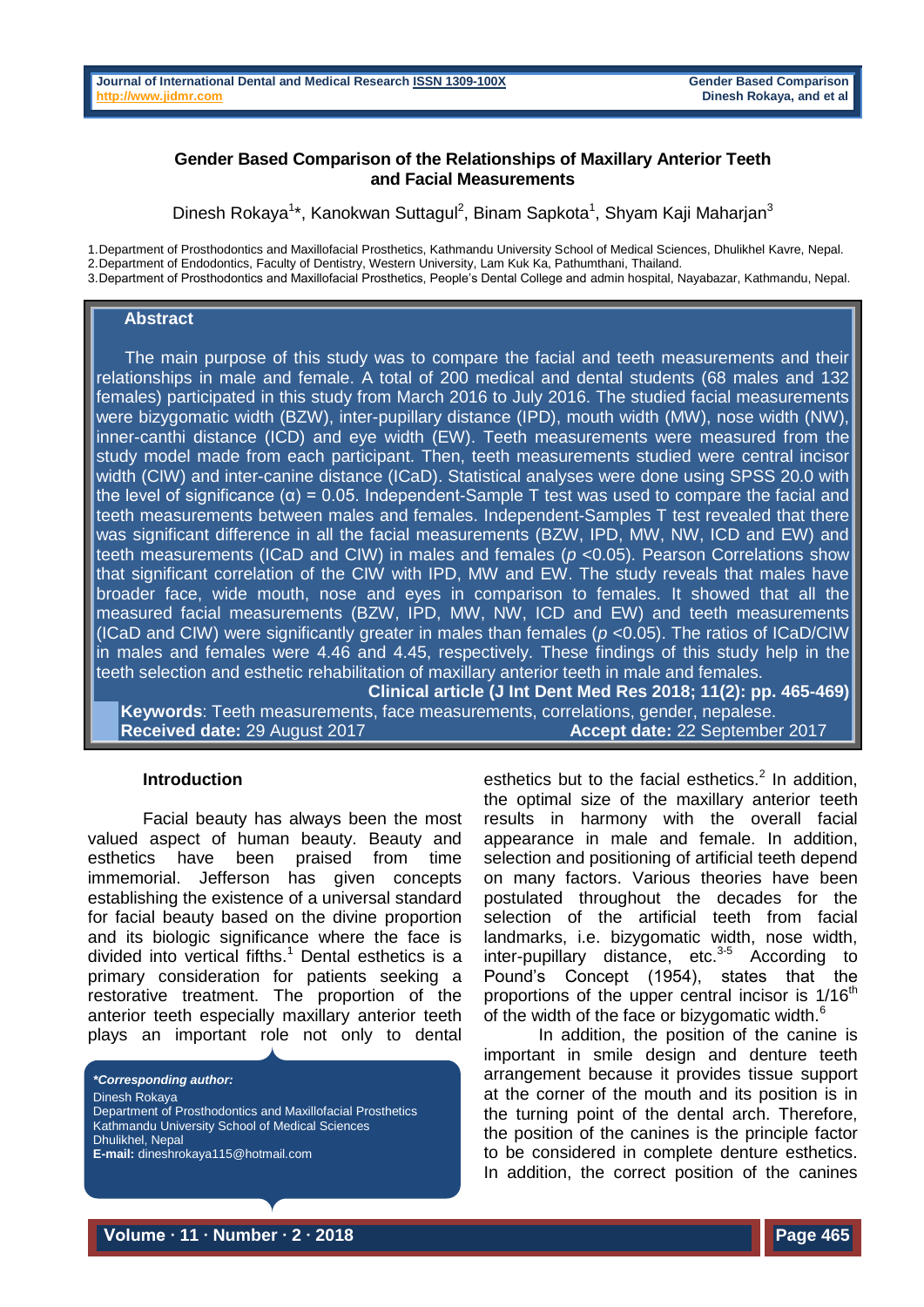can provide valuable information for selecting the size of upper anterior teeth. Several suggestions are offered as guidance when marking the canine line on the upper occlusion rim. The corner of the mouth represents the distal surface of the upper canines and indicated by marks made on the upper occlusion rim, vertical parallel lines from the lateral surface of the alae of the nose, indicates the estimation of the position of the tip of the upper canine, $6$  lines drawn from the he inner canthus of the eye to the alae of the nose passes through the upper canine tooth.<sup>7</sup> Picard (1958) reported that the nose width could be used to establish the width of the maxillary anterior teeth. <sup>8</sup> Smith (1957), however, reported a low relationship between radiographic measurement of the nose width of the nose and the distance between the maxillary canine tips. $^{9}$ 

Face and teeth dimensions varies between male and female. Frush and Fisher (1955) also mentioned gender differences of teeth in Dentogenic concept.<sup>10</sup> One main factor influencing dentogenic restorations were sex (male or female) apart from personality (vigorous, moderate, or delicate), and age (young, middleaged, or elderly). Each factor influenced and was inseparable from the others and combined to enhance personal character and appearance.

In addition, Ibrahimagić-Šeper et al.<sup>11</sup> found that dimensions of the face and teeth vary in male and female.<sup>11</sup> Face length differences between male and female were ±6%, whereas, face widths differences were ±4%. Length of the maxillary central incisors between male and female were ±5%. The difference for the cervical width of the incisor between the genders was ±1.5%, for contact point width ±3% and for incisor's width at the incisal edge ±4%. Owens et al. also found that narrower central incisor's dimensions in female than in men.<sup>12</sup> This study will compare the facial and teeth measurements and their relationships in male and female.

# **Materials and Methods**

The main objective of this cross-sectional study was to study and compare the facial and teeth measurements and their relationships in male and female. A total of 200 medical and dental students (68 males and 132 females) participated in this study from March 2016 to July 2016. After obtaining ethical approval from the Institutional Review Committee (IRC), all

selected participants who met the criteria were requested to sign the informed consent prior to the research explaining the detail of the research. The age of the participants was between 18 to 45 years old with no facial deformity.

Facial measurements and were measured direct from each participant at the rest position using a digital caliper (Model CD-6", Mitutoyo, Japan) by one investigator. The studied facial measurements were bizygomatic width (BZW), inter-pupillary distance (IPD), mouth width (MW), nose width (NW), inner-canthi distance (ICD) and average eye width (EW). For measuring facial measurements, at first, the landmarks were identified on face and then, the measurements were measured.

Teeth measurements were measured from the study model made from each participant. At first, impression of the maxillary arch was made using irreversible hydrocolloid (Jeltrate, Dentsply, PA, USA) and study model was made with dental stone type IV (Vel-Mix stone, Kerr Co., CA, USA) according to the manufacturer instructions. Then, teeth measurements studied were central incisor width (CIW) and inter-canine distance (ICaD). ICaD was measured as the maximum distance between the distal surface of the canines in each study model. For measuring CIW, the maximum mesio-distal widths of the both central incisors were measured using the digital calliper in each study model and the mean width of the both central incisors define as the CIW.

Each measurement was measured 3 times and the average was noted. Statistical analyses were done using SPSS Statistics Software (version 24) with the level of significance  $(\alpha)$  = 0.05 and the degree of confidence (*d*) = 0.95. Independent-Sample T test was used to compare the facial and teeth measurements between males and females. Pearson Correlation was done to see the correlation of various facial measurements with ICaD and CIW.

## **Results**

The result shows that the predominance were females (68 males and 132) (Table 1). Regarding facial measurements, the mean BZW, IPD, WM, WN, ICD and WE in males were 127.90±5.83, 62.67±3.89, 47.55±3.63, 35.42 ±2.83, 31.49 ±1.56 and 28.37±1.65, respectively,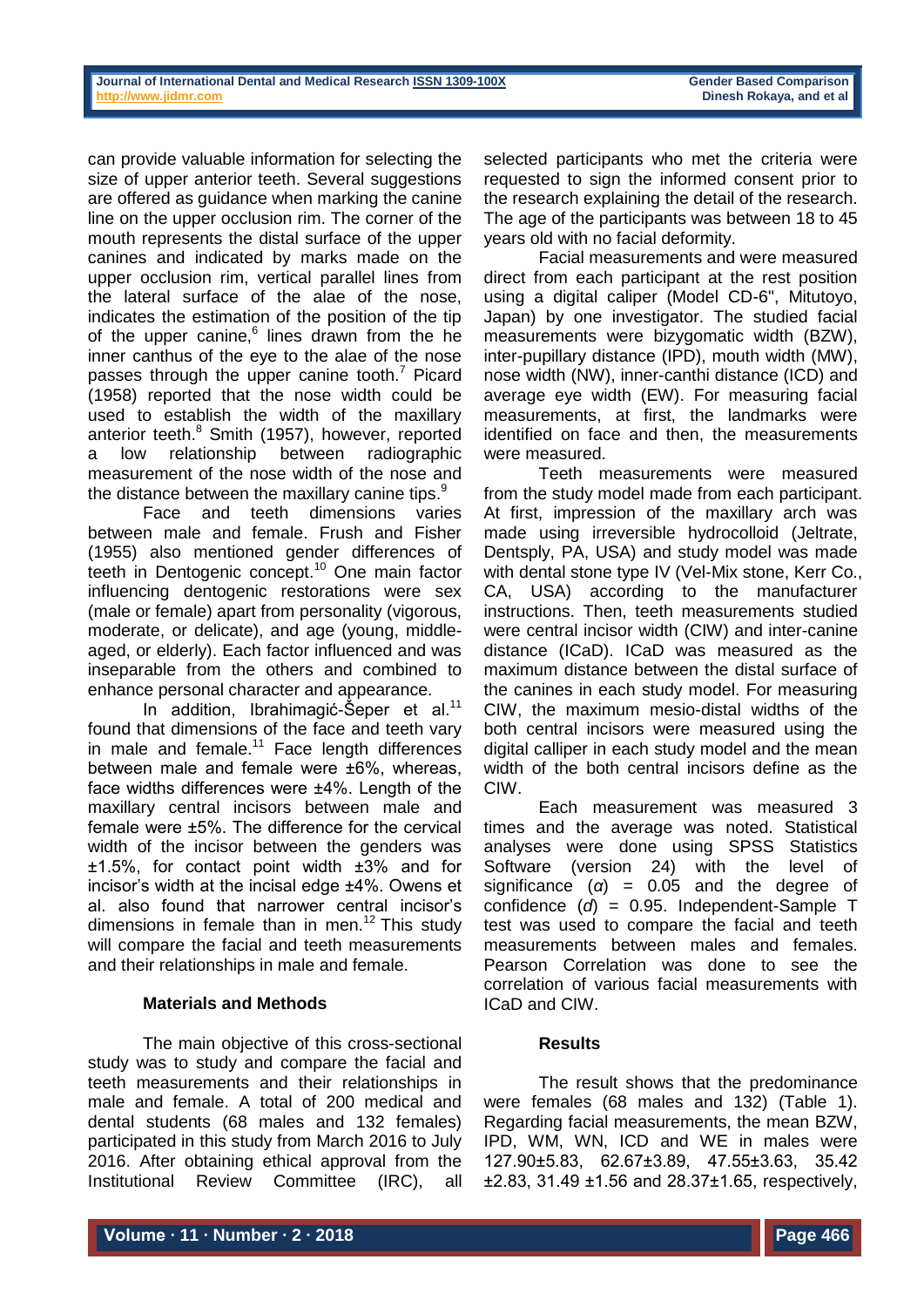#### **Journal of International Dental and Medical Researc[h ISSN 1309-100X](http://www.ektodermaldisplazi.com/dergi.htm) <b>Based Comparison Gender Based Comparison [http://www.jidmr.com](http://www.jidmr.com/) <b>Dinesh Rokaya, and et al**

whereas, in female were 123.03±5.86, 59.46 ±3.03, 44.24±3.07, 32.20±2.34, 31.00±1.63 and 26.97±1.64, respectively (Table 2). Regarding teeth measurements, the mean ICaD and WCI in males were 37.17±1.90 and 8.32±0.49, respectively, where in females were 36.13±1.91 and 8.12±0.49, respectively (Table 2). Independent-Samples T test revealed that there was significant difference in all the facial measurements (BZW, IPD, MW, NW, ICD and EW) and teeth measurements (ICaD and CIW) in males and females (*p* <0.05). This reveal that males have broader face, and wide mouth, nose and eye in comparison to females.

| Gender | Frequency (n) | Percentage (%) |
|--------|---------------|----------------|
| Male   | 68            | 34             |
| Female | 132           | 66             |
| Total  | 200           | 100            |

**Table 1.** Distribution of students.

| <b>Measurements</b>               | Total<br>(mm)<br>Mean<br>(±SD) | Male<br>(mm)<br>Mean<br>(±SD) | Female<br>(mm)<br>Mean<br>(±SD) | P<br>value |
|-----------------------------------|--------------------------------|-------------------------------|---------------------------------|------------|
| Bizygomatic<br>width (BZW)        | 124.69<br>±6.28                | 127.90<br>±5.83               | 123.03<br>±5.86                 | $< 0.001*$ |
| Inter-pupillary<br>distance (IPD) | 60.55<br>±3.67                 | 62.67<br>±3.89                | 59.46<br>±3.03                  | $< 0.001*$ |
| Mouth<br>width<br>(MW)            | 45.36<br>±3.63                 | 47.55<br>±3.63                | 44.24<br>±3.07                  | $< 0.001*$ |
| Inter-canine<br>distance (ICaD)   | 36.48<br>±1.97                 | 37.17<br>±1.90                | 36.13<br>±1.91                  | $< 0.001*$ |
| width<br>Nose<br>(NW)             | 33.29<br>±2.94                 | 35.42<br>±2.83                | 32.20<br>±2.34                  | $< 0.001*$ |
| Inner-canthi<br>distance (ICD)    | 31.17<br>±1.62                 | 31.49<br>±1.56                | 31.00<br>±1.63                  | $0.048*$   |
| Eye width (EW)                    | 27.44<br>±1.76                 | 28.37<br>±1.65                | 26.97<br>±1.64                  | $< 0.001*$ |
| Width of central<br>incisor (CIW) | 8.19<br>±0.50                  | $8.32 + 0.49$                 | 8.12<br>±0.49                   | $0.007*$   |

**Table 2.** Comparisons of facial measurements between male and female. \*Significant at *p* <0.05 from Independent-Samples T test.

In total studied population mean BZW, IPD, MW, NW, ICD and EW were 124.69 ±6.28, 60.55 ±3.67, 45.36 ±3.63, 33.29 ±2.94, 31.17 ±1.62 and 27.44 ±1.76, respectively, whereas, the mean ICaD and CIW were 36.48 ±1.97 and 8.19 ±0.50, respectively (Table 2).

Pearson Correlations show that significant correlation of the CIW with IPD (0.177), MW (0.155) and EW (0.145) (Table 3). The ratios of facial measurements and ICaD; BZW/ICaD, IPD/ICaD, MW/ICaD, ICaD/EW, ICaD/ICD and ICaD/NW in males were 3.44, 1.68, 1.27, 1.31, 1.18 and 1.05, respectively, whereas, in females

were 3.40, 1.64, 1.22, 1.33, 1.65 and 1.22, respectively (Table 4). In addition, the ratios of facial measurements and CIW; BZW/CIW, IPD/CIW, MW/CIW, WN/CIW and EW/CIW in males were 15.37, 7.53, 5.71, 4.46 and 3.41, respectively, whereas, in females were 15.15, 7.32, 5.44, 3.96 and 3.32. The ratios of ICaD/CIW in males and females were 4.46 and 4.45, respectively (Table 4).

| <b>Ratios</b> | ICaD                | <b>CIW</b>                  |  |  |
|---------------|---------------------|-----------------------------|--|--|
| <b>BZW</b>    | 0.413(p<0.001)      | $0.189(p = 0.007)$          |  |  |
| <b>IPD</b>    | 0.251 (p < 0.001)   | $0.177*(p=0.012)$           |  |  |
| <b>MW</b>     | $0.397(p=0.001)$    | $0.155^{*}$ ( $p = 0.029$ ) |  |  |
| EW            | 1.35 ( $p = 0.56$ ) | $0.145$ * (p < 0.001)       |  |  |
| ICD           | $0.212(p=0.003)$    | $0.137(p=0.054)$            |  |  |
| <b>NW</b>     | $0.231(p=0.001)$    | $0.050(p=0.481)$            |  |  |
| <b>ICaD</b>   |                     | 0.475(p<0.001)              |  |  |
| <b>CIW</b>    | 0.474 (p<0.001)     |                             |  |  |
| エーレー          | $O = 1$             | $1 - 1 - 1$<br>- L<br>.     |  |  |

**Table 3.** Correlations of various facial measurements with inter-canine distance and central incisor width. \*Significant correlation at *P* <0.05 from Pearson's Correlation Test. *ICaD - inter-canine distance CIW - width of central incisor; BZW - bizygomatic width; IPD - inter-pupillary distance; MW - mouth width; NW - nose width; ICD - inner-canthi distance; EW - eye width;*

| <b>Ratios</b>  | Total | Male  | Female |
|----------------|-------|-------|--------|
| BZW/ICaD       | 3.42  | 3.44  | 3.40   |
| IPD/ICaD       | 1.66  | 1.68  | 1.64   |
| MW/ICaD        | 1.24  | 1.27  | 1.22   |
| ICaD/EW        | 1.33  | 1.31  | 1.33   |
| ICaD/ICD       | 1.17  | 1.18  | 1.65   |
| ICaD/NW        | 1.09  | 1.05  | 1.22   |
| ICaD/CIW       | 4.45  | 4.46  | 4.45   |
| BZW/CIW        | 15.23 | 15.37 | 15.15  |
| <b>IPD/CIW</b> | 7.39  | 7.53  | 7.32   |
| MW/CIW         | 5.53  | 5.71  | 5.44   |
| ICaD/CIW       | 4.45  | 4.46  | 4.44   |
| NW/CIW         | 4.06  | 4.46  | 3.96   |
| EW/CIW         | 3.35  | 3.41  | 3.32   |

**Table 4.** Ratios of facial measurements with intercanine distance and central incisor width. *BZW bizygomatic width; IPD - inter-pupillary distance; MW - mouth width; NW - nose width; ICD - inner-canthi distance; EW - eye width; CIW width of central incisor, ICaD - inter-canine distance.*

In total studied population, the ratios of facial measurements and ICaD; BZW/ICaD, IPD/ICaD, MW/ICaD, ICaD/EW, ICaD/ICD and ICaD/NW were 3.42, 1.66, 1.24, 1.33, 1.17, 1.09, respectively, and, the ratios of facial measurements and CIW; ICaD/CIW, BZW/CIW, IPD/CIW, MW/CIW, ICaD/CIW, NW/CIW and EW/CIW were 15.23, 7.39, 5.53, 4.45, 4.06, 3.35. The ratio of ICaD/CIW was 4.45 (Table 4).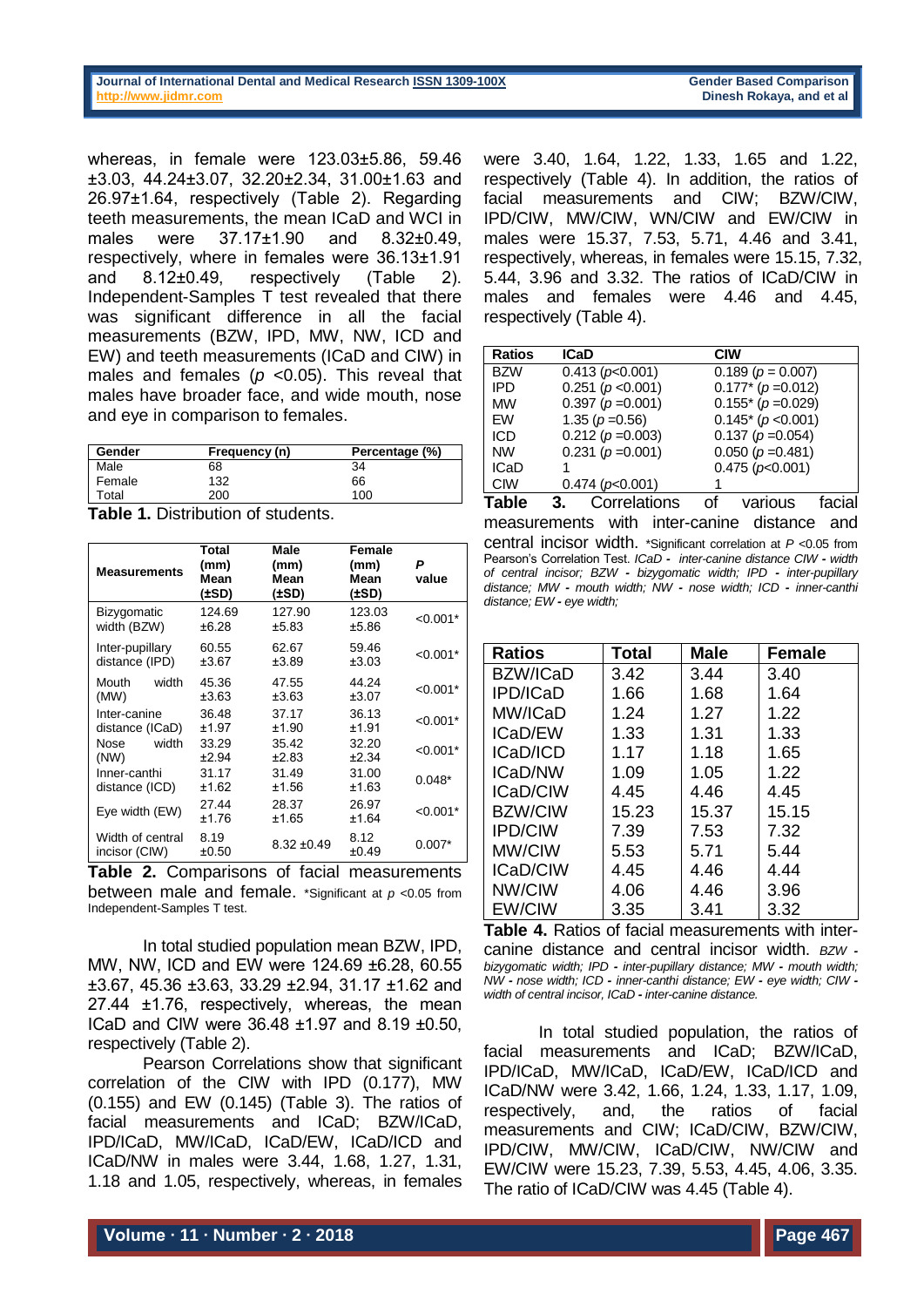## **Discussion**

Different views have been reported on the significance of various facial measurements in the selection of anterior teeth. Proffit and White<sup>13</sup> stated that the nose width should be approximately the same as the distance between the inner-canthi distance, whereas the mouth width should be approximately the inter-pupillary distance. But, in this study, the nose width was greater than the inner-canthi distance in both males and females (showing greater nose width in males). In addition, inter-pupillary distance was much greater than mouth width in both males and females. In addition, Sforza et al.<sup>14</sup> did a 3D electromagnetic study of facial proportion in Italian adolescent boys and girls, and found that attractive adolescents had wider and shorter faces with smaller noses. In this study, it revealed that there was significant difference in all the facial measurements (BZW, IPD, MW, NW, ICD and EW) and teeth measurements (ICaD and WCI) in males and females (*P* <0.05). In addition, males have broader face, and wide mouth, nose and eye in comparison to females. These may be from the geographic distribution of the origin of the participants. Similarly, the teeth measurements ICaD and CIW were greater in male than female which is similar to study done by Owens et  $al<sup>12</sup>$  where they found narrower incisor's dimensions in female.

Ibrahimagi et al. $5$  studied the relationship of width of upper incisors (WUI), width between distal surfaces of upper canines (WDaC) with the width of the alae of the nose (WAN) and width of the corners of the mouth (WCM). They found statistically significant difference between males and females existed for all the measured variables and males had bigger dimensions which is similar results found in our study. In addition, they found that WAN/WUI =  $1.206:1$ which is different from our study  $(NW/CIW =$ 4.06), WCM:WDaC =  $1.228:1$  which is similar to our study (MW/ICaD = 1.24) and WDaC:WAN = 1.158:1 which is nearly similar to our study  $(ICaD/NW = 1.09)$ .

A study done by Varjao et al.<sup>15</sup> found that poor correlation between the corners of the mouth for the selection of artificial teeth. Sinavarat et al.<sup>16</sup> evaluate canine positions, intercanine tip width (ICTW) and width of distal surface of canine (WDC), related to facial landmarks including interalar width,

intercommissural width (ICoW) and distance between left and right projection lines drawn from inner canthus of eyes to alae of the nose (DPICa). They concluded that ICTW and WDC had relationship with ICoW and DPICa. DPICa showed stronger correlation with the position of maxillary canine than that of ICoW. The above study is similar to our study where, we found that significant correlation of mouth width (MW) with central incisor width (CIW). MW was 5.71 times than the CIW in males and 5.44 times than the CIW in females. In addition, we also found the significant correlation of inter-pupillary distance (IPD) and eye width (EW) with central incisor width (CIW). So, these measurements may be used as a guide for the selection of teeth for esthetic rehabilitation of maxillary anterior teeth.

Another study by Hasanreisoglu et al.<sup>17</sup> in 100 students where they studied the correlation of inter-canine distance and CIW with BZW and NW, and they found positive correlation between inter-canine distance with NW and, CIW with BZW. Similarly, al-el-Sheikh & al-Athel<sup>18</sup> did study in 163 subjects to study correlations among IPD, NW, and width of 6 anterior teeth, where they found significant correlations. These results are alternate to our study, where we found no correlation of inter-canine distance with NW and IPD, and CIW with BZW.

In this study, minor errors may have occurred during measurements of the facial landmarks as the measurements are made on the soft tissue. For example, the inner canthus of the eye and the alae of the nose are soft tissue, and they are mobile in nature. Still, special considerations like not pressing the facial soft tissues during measurements to minimize errors during taking these measurements. Moreover, the patient's head position and stability may also influence these measurements. Time duration also limit the sample size of this study.

## **Conclusions**

The study reveals that males have broader face and wide mouth, nose and eye in comparison to females. It showed that all the measured facial measurements (BZW, IPD, MW, NW, ICD and EW) and teeth measurements (ICaD and CIW) were significantly greater in males than females. In addition, there was significant correlation of IPD and EW with central CIW. So, these measurements may be used as a